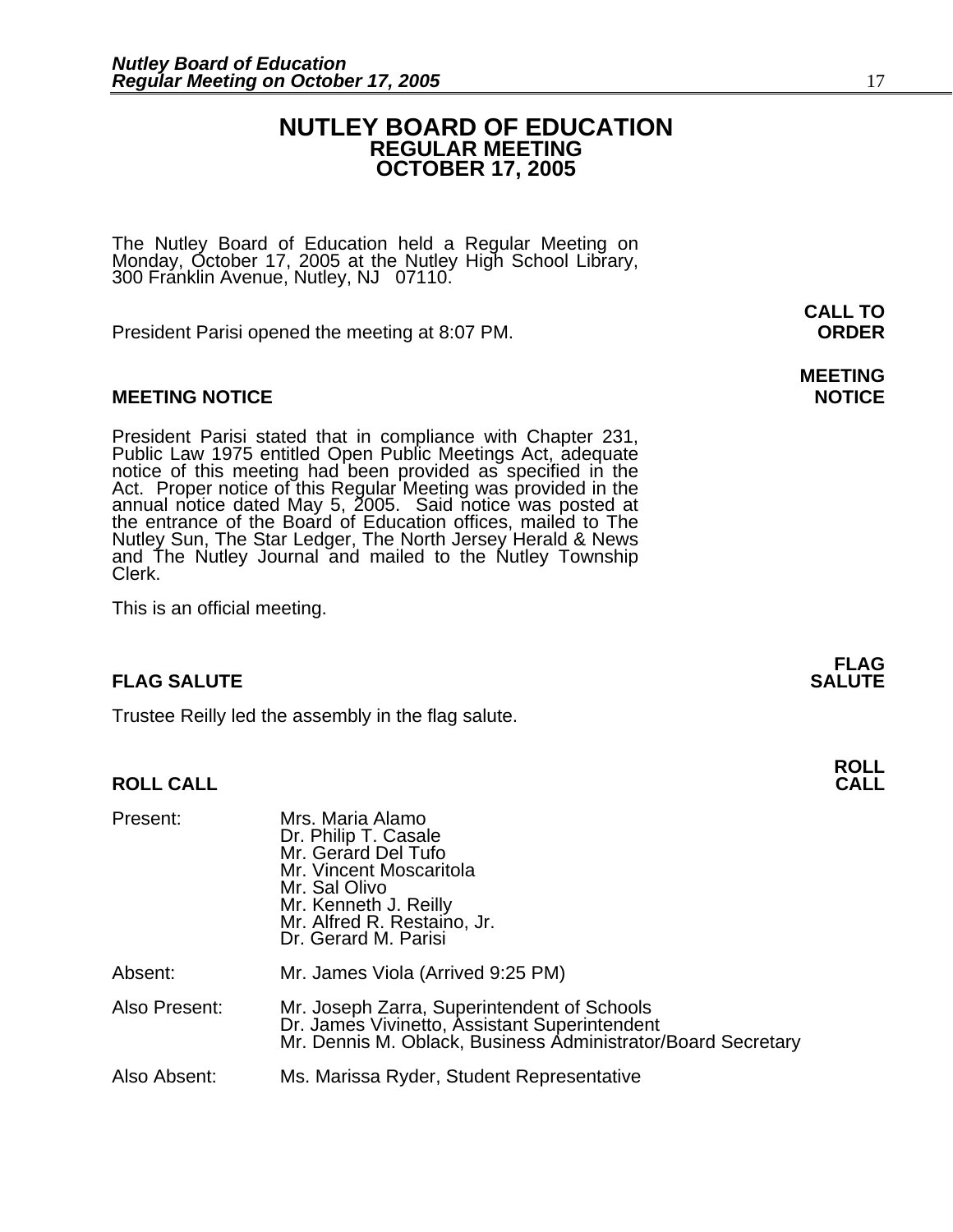### **APPROVAL OF MINUTES APPROVE**

BE IT RESOLVED that the Board of Education approves the following minutes:

 September 26, 2005 – Regular Meeting September 26, 2005 – Conference Meeting<br>September 26, 2005 – Closed Executive Session October 3, 2005 – Closed Executive Session October 3, 2005 - Conference Meeting

> Trustee Reilly moved, Trustee Olivo seconded, and the Board approved by voice vote a motion to approve the minutes.

Board Secretary Oblack read, and the trustees acknowledged, the following items of correspondence:

A thank-you note from Anita McDonald and Family for the Board's expression of sympathy on the passing of her mother and father.

A thank-you note from Carol D'urso and Family for the Board's expression of sympathy on the passing of her father.

A thank-you note from Joe Pugliese and Family for the Board's expression of sympathy on the passing of his father.

A thank-you note from the Rizzi and D'Angelo Families for the Board's expression of sympathy on the passing of their mother.

### **SPECIAL ORDER OF BUSINESS SPECIAL ORDER**

### **REPORT ON SCHOOL VIOLENCE , VANDALISM AND SUBSTANCE ABUSE**

Dr. Vivinetto explained that, as required by the state, this report was officially transmitted electronically on July 6, 2005. Dr. Vivinetto said 15 incidents of the given categories were reported to him. He indicated that there were no incidents of violence, 15 incidents involving vandalism or property damage, no incidents with weapons and no incidents of substance abuse. Dr. Vivinetto stated that there continues to be a significant decrease in the categories of violence and weapons incidents. He attributed this decrease to vigilant and proactive student and staff awareness and training programs implemented in the district. These programs along with other programs regarding substance abuse and vandalism are

### **CORRESPONDENCE CORRESPONDENCE**

### **OF BUSINESS**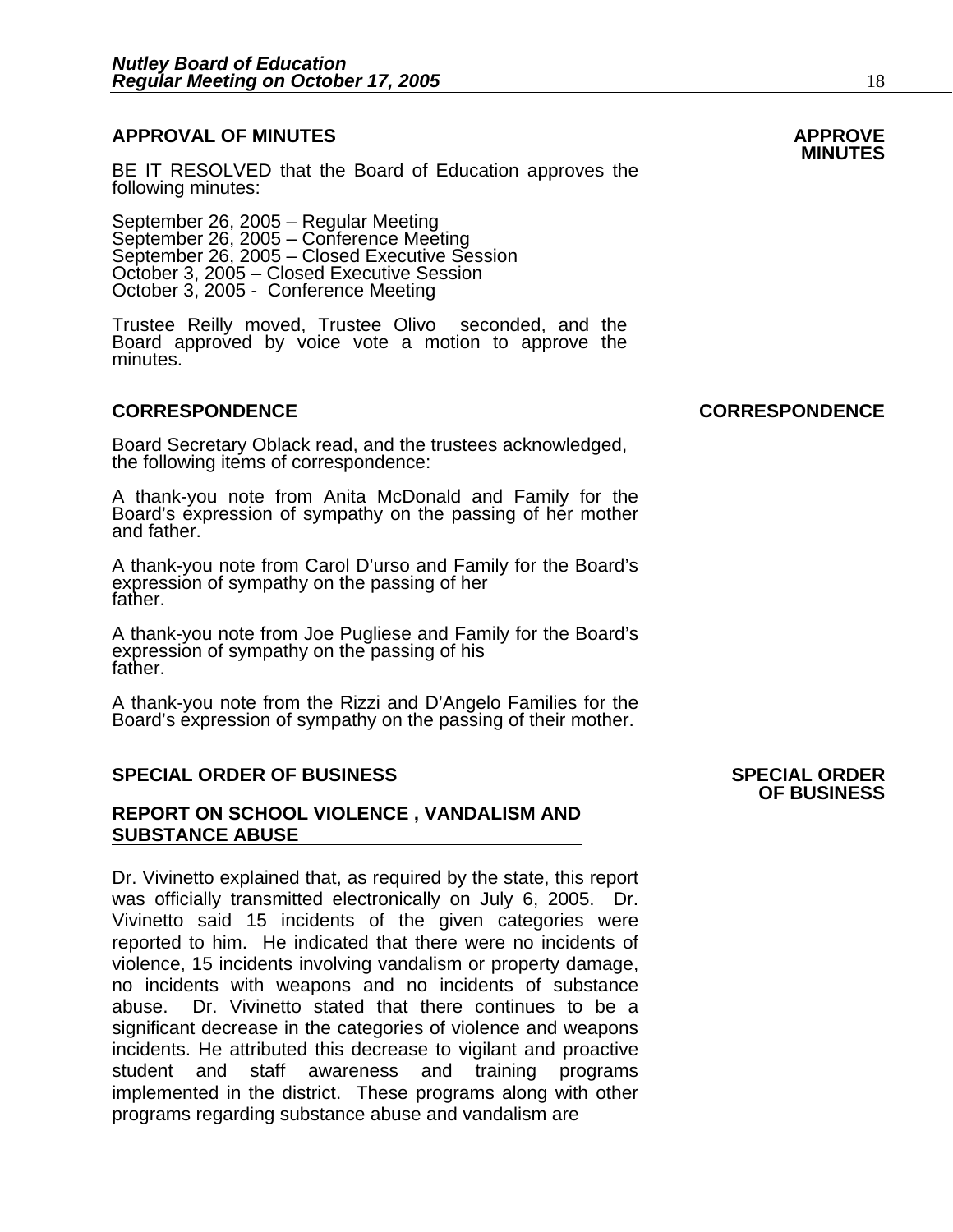ongoing and focus on the positive safety and health of students, staff and parents in our learning community. Board trustees indicated approval and offered positive comments on the decrease in violence and weapons in the school district. The public was asked if they had any questions or comments on the report.

One resident asked a question about harassment on the internet and how school authorities dealt with this. The Nutley School District's Residency & Safety Officer responded that we have implemented several "internet safety and usage" programs for students on all grade levels. Furthermore, we closely monitor that this type of harassment does not take place in the schools and we offer PTO programs for parents regarding the same.

No further dialogue transpired for the remainder of the presentation on violence and vandalism.

### **SUPERINTENDENT'S REPORT SUPT'S REPORT A**

Mr. Zarra presented the Superintendent's Report dated October 17, 2005, Schedule A, which is appended to the minutes of this meeting, and briefly summarized its contents.

He spoke about the re-registration in the district, the upcoming state monitoring and the air filtration system at Franklin School.

### **BOARD SECRETARY'S REPORT REPORT**

Board Secretary Oblack spoke the district's audit and complimented the Business Office Staff for their involvement.

### **COMMITTEE REPORTS REPORTS**

- Trustee Del Tufo Negotiations Committee Facilities Committee Oval Committee
- Trustee Reilly Policy Committee
- Trustee Casale Finance/Budget Committee
- Trustee Restaino Construction Committee

### **BOARD SECRETARY'S**

## **COMMITTEE**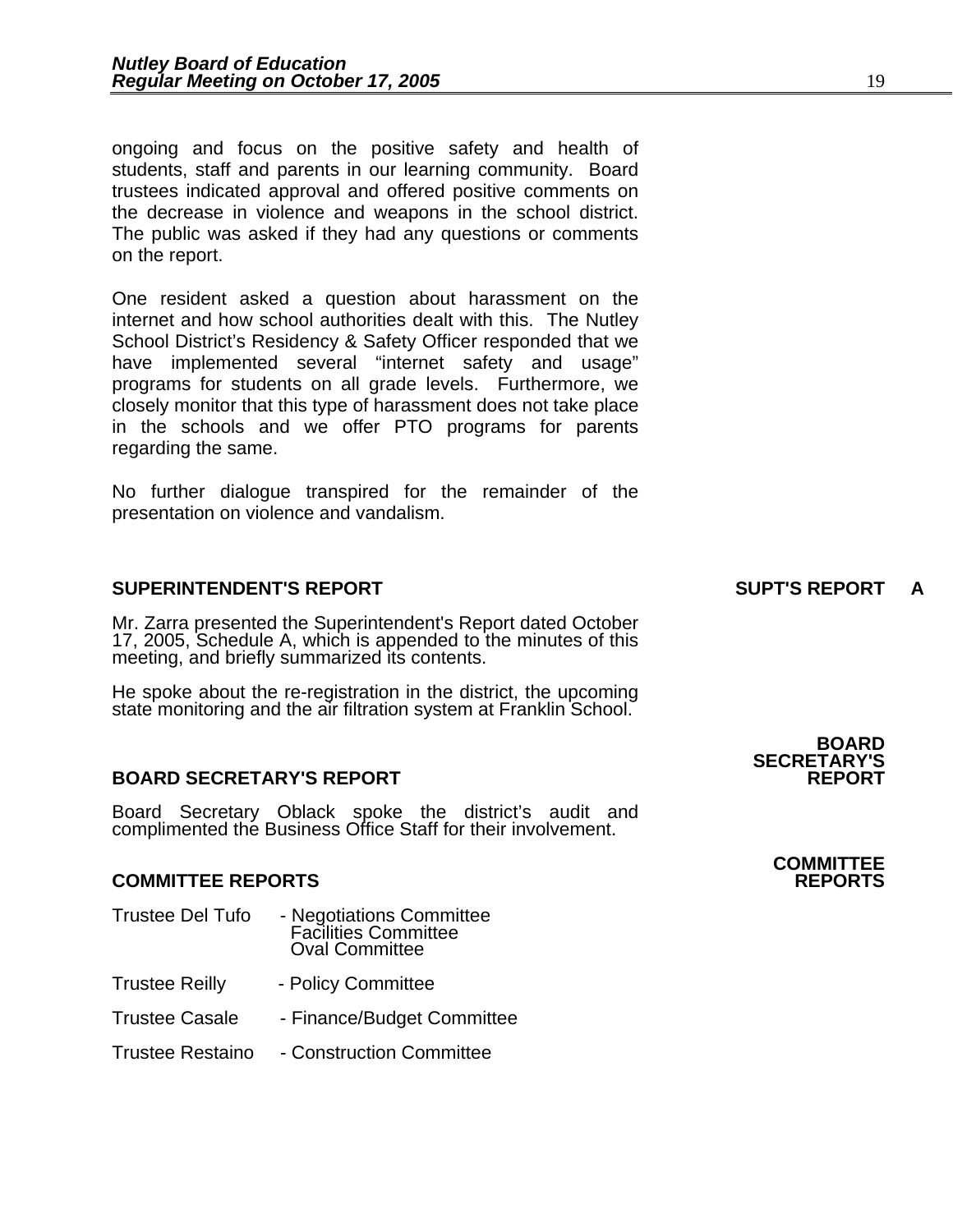### HEARING OF CITIZENS (Resolutions Only) HEARING OF<br>CITIZENS

Residents Donna Ferrara and Joan Rubino questioned Policy 3125 – Employment of Teaching Staff Members which is Superintendent's Resolution 16 on the agenda.

### **SUPERINTENDENT'S RESOLUTIONS SUPT'S**

Trustee Del Tufo moved, Trustee Alamo seconded, a motion that the Board approves the Superintendent's Resolutions numbers 1 through 15 as listed below. Resolution 16 – Board Policy – First Reading was removed from the consent agenda and was not moved.

The Superintendent's Resolutions 1 through 15 were approved by roll call vote with the following exception:

1. Trustee Olivo abstained on Resolution 12 – Extra Compensation.

### 1. **RETIREMENT – Teacher TEACHER**

BE IT RESOLVED that the Board of Education approves the acceptance of the retirement of Mrs. Maria Papaleo, Spanish and Italian teacher, effective December 12, 2005.

2. **RESIGNATION – Part-time Extended Day Aide P.T. EXTENDED**<br>DAY AIDE BE IT RESOLVED that the Board of Education approves the acceptance of the resignation of Ms. Lori Wiedman, Extended Day Child Care Aide.

#### 3. **AMENDING RESOLUTION – Reappointments - REAPPOINT Professional Staff**

BE IT RESOLVED that the Reappointments – Professional Staff Schedule E adopted at the May 23, 2005 Board Meeting, be amended to reflect the following change:

Ellen Wolf -from p/t.5 to p/t.60 - \$52,675 – Eff. Oct. 1, 2005

### 4. **AMENDING RESOLUTION – Athletics 2005/2006 School ATHLETICS Year 2005/06**

BE IT RESOLVED that the appointments – Athletics 2005/2006 School Year adopted at the August 15, 2005 Special Board<br>Meeting, be amended to reflect the following changes to the<br>Fall Program:

### Cheerleader:

| Head Coach             | -1 Squad-Step 1 | $-$4,090$ |
|------------------------|-----------------|-----------|
| <b>Assistant Coach</b> | -1 Squad-Step 1 | 2,736     |

## **RESOLUTIONS**

### **RETIRE**

# **RESIGN**

**AMEND** 

**AMEND**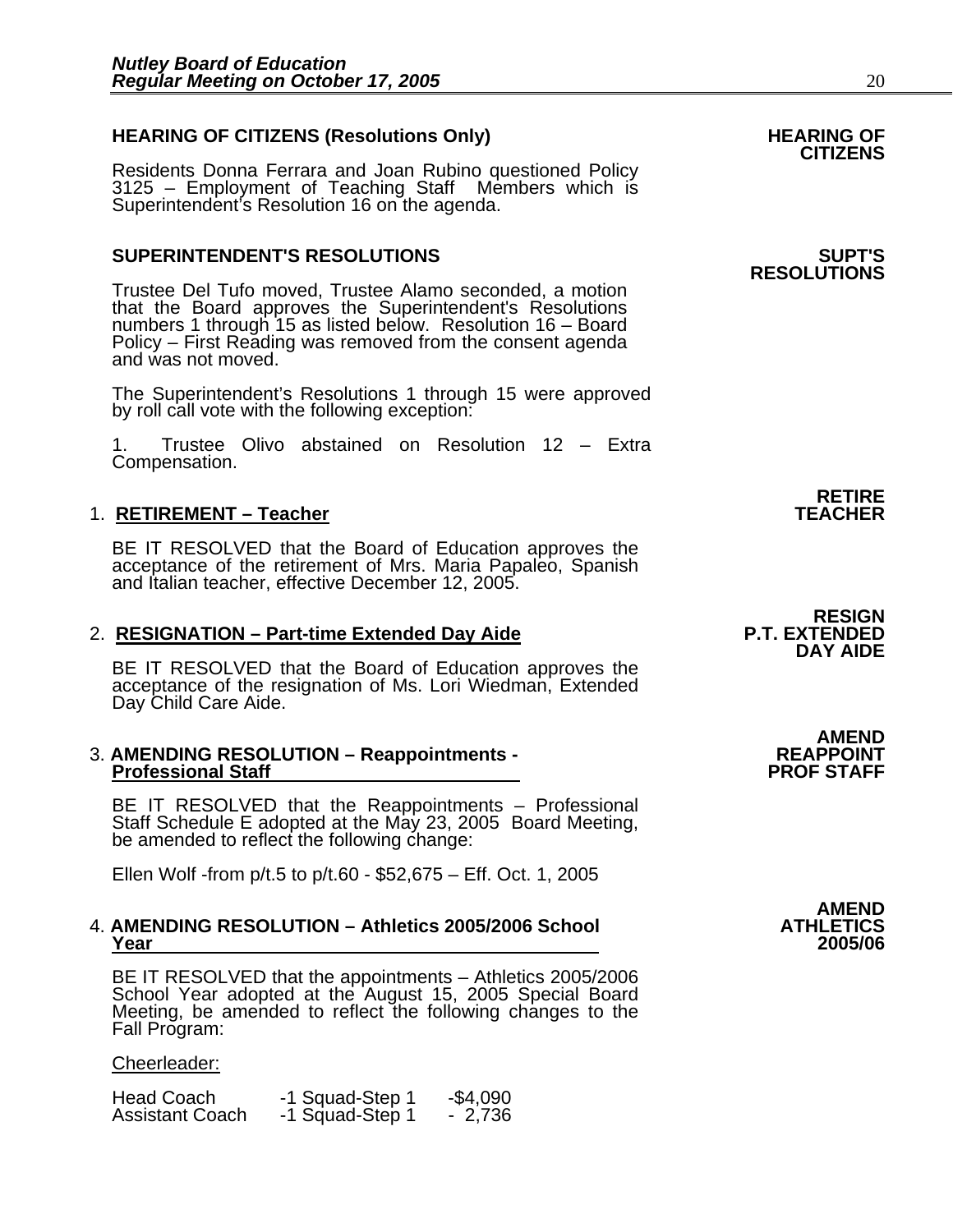### 5. LEAVE OF ABSENCE – Teacher **TEACHER TEACHER**

BE IT RESOLVED that the Board of Education approves a childrearing leave of absence for Mrs. Jennifer Citarella, teacher, effective November 28, 2005 for the 2005-06 school year with the provision that she notify the Superintendent of Schools of further teaching intentions no later than April 1, 2006.

### 6. **APPOINTMENTS – Teacher Substitutes TEACHER SUBS**

BE IT RESOLVED that the Board of Education approves the appointments of the teacher substitutes listed on the attached Schedule B for the 2005-06 school year.

### 7. **APPOINTMENT – Part-Time Aide P.T. AIDE**

BE IT RESOLVED that the Board of Education approves the appointment of Mrs. Patricia Bankuti as part-time aide for the 2005-06 school year, effective October 18, 2005, at the hourly rate of \$12.72, Step 1, in accordance wi

### 8. APPOINTMENT – Substitute Nurse **SUB SUB NURSE**

BE IT RESOLVED that the Board of Education approves the appointment of Mrs. Judith Knust for the position as substitute nurse for the overnight Spring Garden/Lincoln School Camping Trip on October 19, 20 and 21, 2005.

### 9. APPOIN<u>TMENTS – Athletics</u> ATHLETICS

BE IT RESOLVED that the Board of Education approves the Winter athletic appointments listed on the attached Schedule C for the 2005-06 school year on the salary guide at the classification and step as indicated in accordance with the 2005-06 coaches salary guide.

### 10. **APPOINTMENT – BOE Extended Day Program BOE EXTENDED DAY**

BE IT RESOLVED that the Board of Education approves the appointment of the School Age Extended Day Program employee listed below for the 2005-06 school year at the salary indicated:

### **Nurse (p/t)**

Mary Fran Murphy, R.N. \$26.50

## **LEAVE**

**APPOINT B** 

## **APPOINT**

### **APPOINT**

**APPOINT C** 

**APPOINT**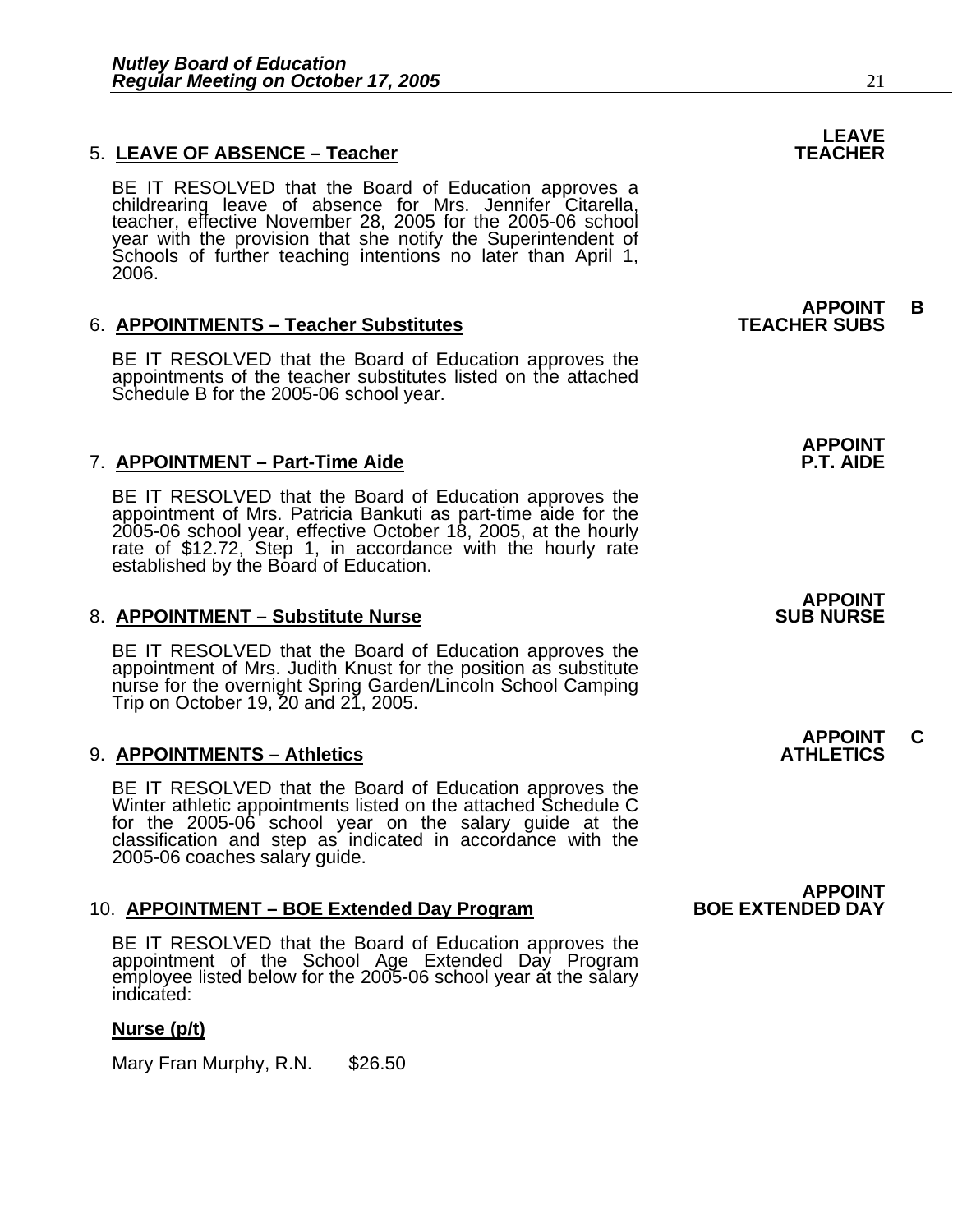### 11. **ESTABLISHING RATE FOR SUBSTITUTE SCHOOL NURSE NURSE SUB RATE**

BE IT RESOLVED that the Board of Education establish the rate of \$200.00 per day for the position of substitute school nurse, effective October 18, 2005.

BE IT FURTHER RESOLVED that the new rate of \$200.00 will only pertain to a substitute school nurse holding a R.N. License.

### 12. **EXTRA COMPENSATION**

BE IT RESOLVED that the Board of Education approves the following personnel be paid extra compensation in the amounts indicated for services rendered:

#### **PAYMENT FOR HEALTH DYNAMICS CLASSES – Month of September, 2005**

Rose Cioffi **\$250.00** 

### **PAYMENT FOR ZERO PERIOD S.R.A. CLASSES – Month of September, 2005**

| Leann Martin   | \$630.00 |
|----------------|----------|
| David Sorensen | 630.00   |

### **G.A.T.E. COMMITTEE – September 21, 2005**

| <b>Dolores Contreras</b> | \$51.96 |
|--------------------------|---------|
| <b>Rachel Daly</b>       | 51.96   |
| Jolinda Griwert          | 51.96   |
| <b>Suzanne Hagert</b>    | 51.96   |
| Rebecca Olivo            | 51.96   |
| Lisa Rossi               | 51.96   |

### **PAYMENT FOR SUMMER EMPLOYMENT – Librarians Preparing for Automation – Last week in June**

| <b>Erin Barrett</b> | \$350.00 |
|---------------------|----------|
| Alexis Adamczyk     | 70.00    |
| Karen Klecak        | 175.00   |

### **PAYMENT FOR SUMMER EMPLOYMENT – Librarian Worked two days prior to school opening**

Johanna Hungler \$443.00

**ESTABLISHING** 

### **EXTRA**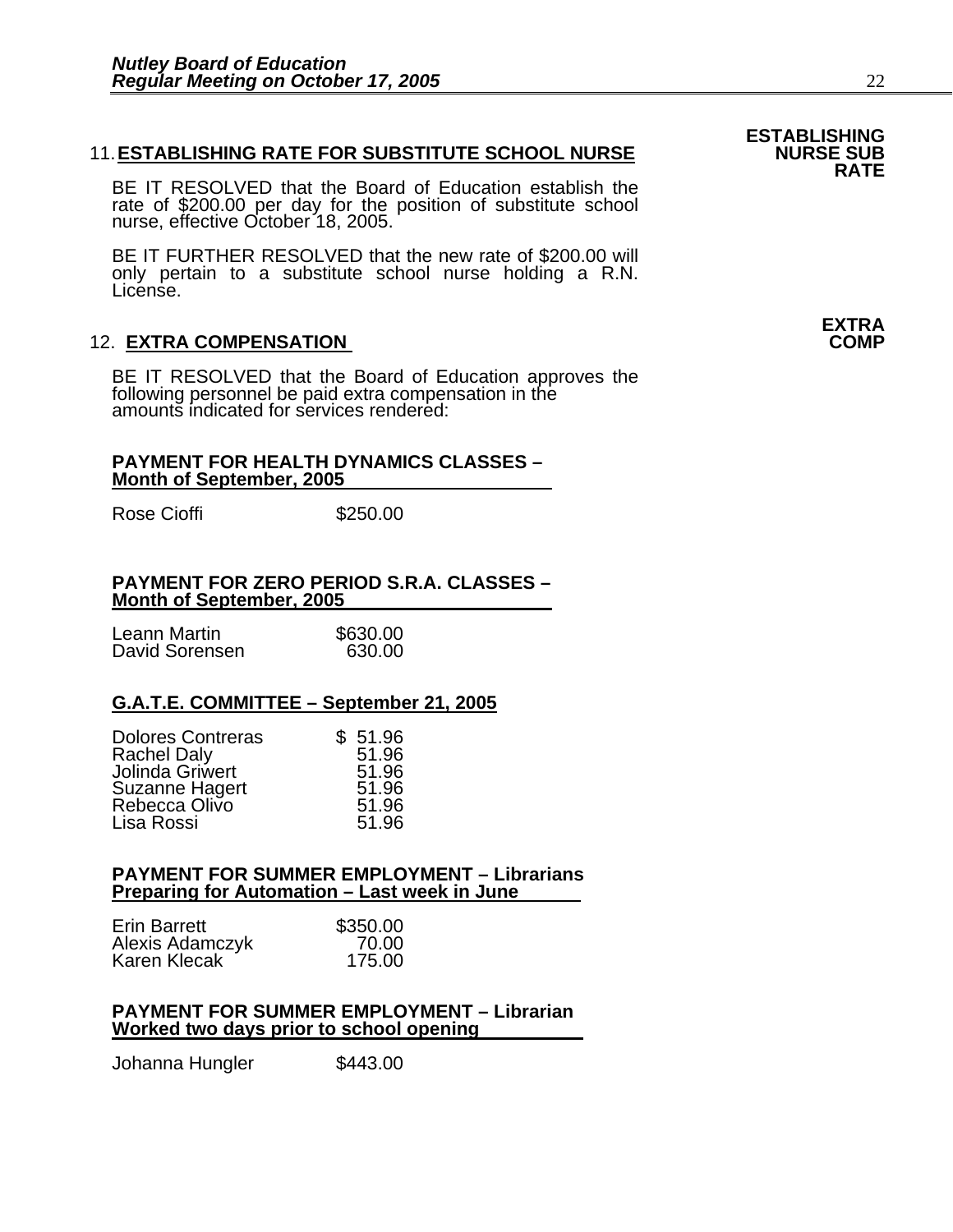#### **PAYMENT FOR SUMMER BAND CAMP – August 21 – 25, 2005**

Carol Bender \$400.00

### **PAYMENT FOR SUMMER EMPLOYMENT – Child Study Team – August, 2005**

| <b>Donald DiGiovine</b> | \$1,014.45 |
|-------------------------|------------|
| Donna Zarra             | 440.00     |

#### **PAYMENT FOR EXTRA EVENING HOURS – PTO – Month of May**

| Carol Bender   | \$69.28 |
|----------------|---------|
| Baron Raymonde | 225.16  |

#### **CENTRAL DETENTION COVERAGE – September, 2005**

### **High School**

| Paula Kasner           | \$93.85 |
|------------------------|---------|
| <b>Michael Kearney</b> | 37.54   |
| Lisa Vallo             | 150.16  |

### **Franklin School**

| Jennifer Ambrose | 56.31  |
|------------------|--------|
| Joseph Cappello  | 37.54  |
| Tracy Egan       | 112.62 |
| LuAnn Zullo      | 18.77  |

#### **SATURDAY MORNING SUSPENSIONS – September, 2005**

#### **High School**

| AnneMarie Kowalski          | \$78.45 |
|-----------------------------|---------|
| Marcellino Marra (H.S./FMS) | 78.45   |

### **Franklin School**

Joseph Cappello 78.45

### **SPECIAL CLASS** 13. **SPECIAL CLASS PLACEMENT – Educationally PLACEMENT Disabled Students**

BE IT RESOLVED that the Board of Education authorizes the attendance of students in out-of-district special education classes for the 2005-06 school year as follows: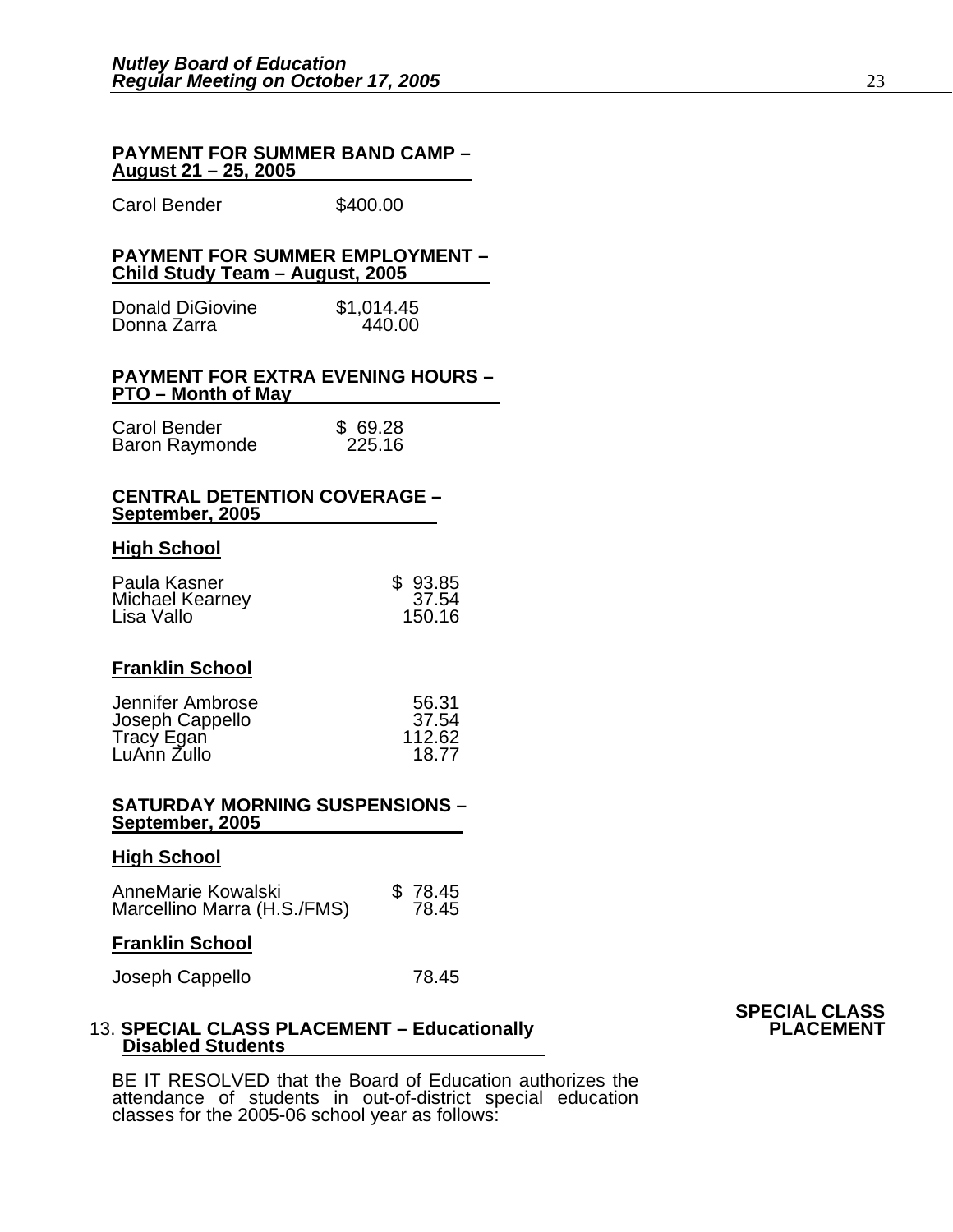| School                                                 | No. of | <b>Students Classification</b>     | Effective<br>Date | Tuition              |
|--------------------------------------------------------|--------|------------------------------------|-------------------|----------------------|
| <b>First Cerebral</b><br>Palsy of NJ<br>Belleville, NJ |        | <b>Multiply</b><br><b>Disabled</b> |                   | 10/3/05 \$40,624.42  |
| <b>Windsor School</b><br>Pompton Lakes,<br>NJ          |        | FD                                 |                   | 10/10/05 \$34,075.86 |

### 14. **TRANSFER OF PERSONNEL PERSONNEL**

BE IT RESOLVED that the Board of Education approves, upon the recommendation of the Superintendent of Schools, the following transfer:

| Name         | From                   | To                        |
|--------------|------------------------|---------------------------|
| Gina Russell | <b>Business office</b> | H.S. Technology<br>Office |

### 15. **LONGEVITY PAY PAY**

BE IT RESOLVED that the Board of Education approves the following longevity payment:

Carol Follet -\$1,325(prorated)-Eff. Oct. 1, 2005 (10 years)<br>Suzanne Peters-\$3,800(prorated)-Eff. Oct. 1, 2005 (25 years)<br>Janice Schoem -\$1,400(prorated)-Eff. Nov. 1, 2005(15 years)<br>Joyce Wood -\$1,400(prorated)-Eff. Nov. 1,

### **RESOLUTION 16 – BOARD POLICY – FIRST READING WAS REMOVED**

### 17. **RESIGNATION – Buildings & Grounds Employee**

Trustee Olivo moved, and Trustee Alamo seconded, the following resolution. Upon being put to a roll call vote the resolution was approved.

 BE IT RESOLVED that the Board of Education approves the acceptance of the resignation of Mr. Jonathan Marks, buildings & grounds employee, effective November 30, 2005.

#### 18. APPROVAL OF EMPLOYMENT CONTRACT - **ASSISTANT SUPERINTENDENT**

Trustee Restaino moved, and Trustee Alamo seconded, the following resolution. Upon being put to a roll call vote the resolution was approved.

**LONGEVITY** 

**RESIGN<br>B& G EMPLOYEE**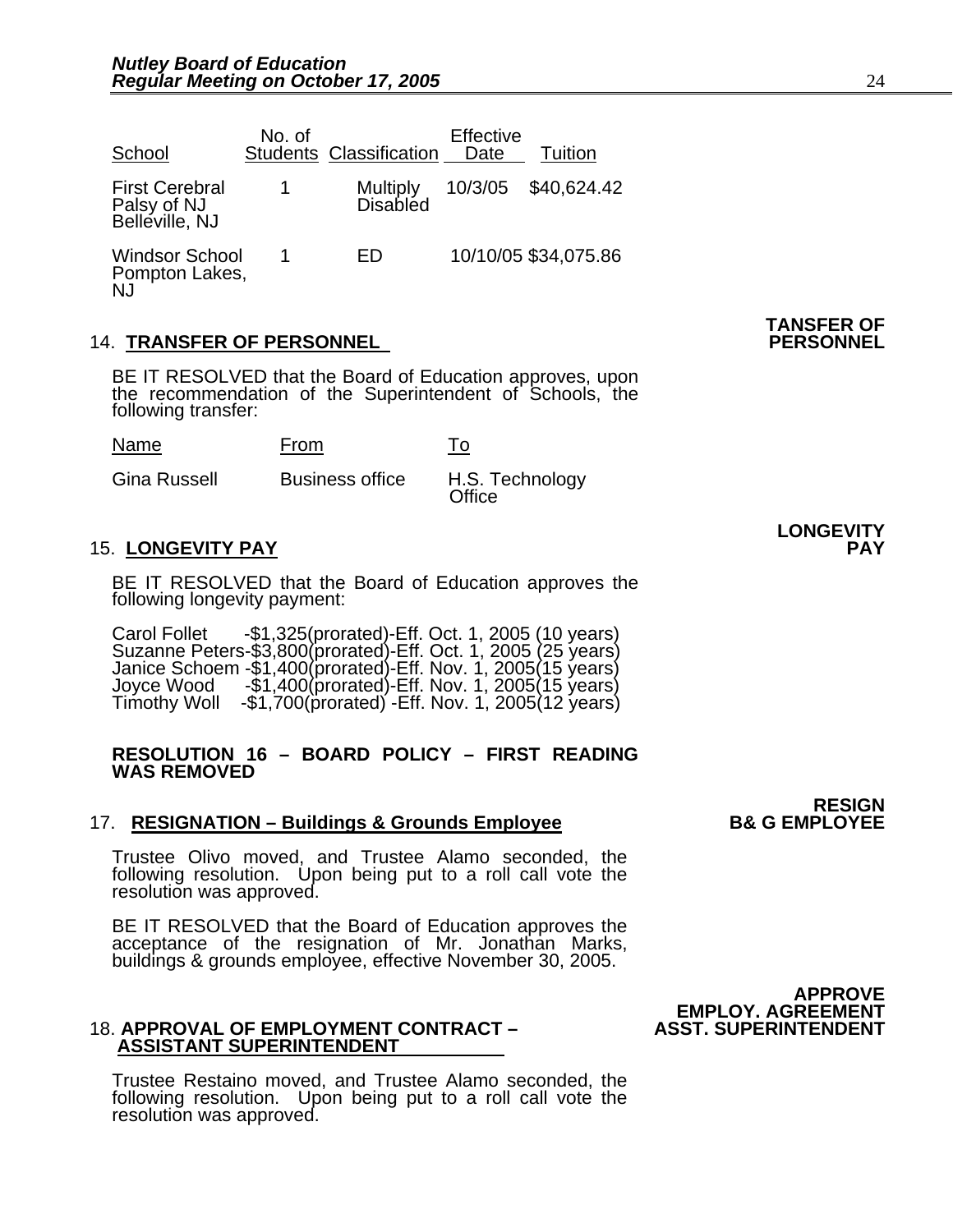BE IT RESOLVED that the Nutley Board of Education approves the Employment Contract between the Board of Education and Dr. James Vivinetto as Assistant Superintendent of Schools for the period July 1, 2005 through January 31, 2006.

BE IT FURTHER RESOLVED that the salary for Dr. Vivinetto be set at an annual amount of \$138,364.00 pro-rated for the period July 1, 2005 through January 31, 2006.

### 19. **APPROVAL OF SCHOOL-LEVEL OBJECTIVES OBJECTIVES 2005-06 School Year 2005-06**

Trustee Moscaritola moved, and Trustee Olivo seconded, the following resolution. Upon being put to a roll call vote the resolution was approved.

BE IT RESOLVED that the Board of Education approves the School-Level Objectives contained in the Quality Assurance Annual Report for the 2005-06 school year pursuant to N.J.S.A. 18-A:17A-1 et seq. and N.J.A.C. 6:8-4 et seq.

### **BUSINESS ADMINISTRATOR/** *BUSINESS ADMINISTRATOR/* **BOARD SECRETARY'S RESOLUTIONS** RESOLUTIONS

Trustee Reilly moved, and Trustee Alamo seconded, a motion that the Board approves the Business Administrator/Board Secretary's Resolutions numbers 1 through 4 as listed below.

The Business Administrator/Board Secretary's Resolutions 1 through 4 were approved by roll call vote with the following exceptions:

1. Trustees Casale and Restaino voted "No" on Resolution 1 – Bills and Mandatory Payments.

1. BILLS AND MANDATORY PAYMENTS<br>BE IT RESOLVED that the Board of Education approves the **PAYMENTS** payment of bills and mandatory payments dated October 17, 2005 in the total amount of \$4,305,454.72 (Appendix A).

## 2. **REQUESTS FOR USE OF SCHOOL BUILDINGS AND BUILDINGS B**

BE IT RESOLVED that the Board of Education approves the requests for the use of school buildings and grounds (Appendix B), that conform to the rules and regulations set by the Board of Education.

# **BA/BOARD**

**APPROVE** 

**SCHOOL-LEVEL** 

**BILLS &** 

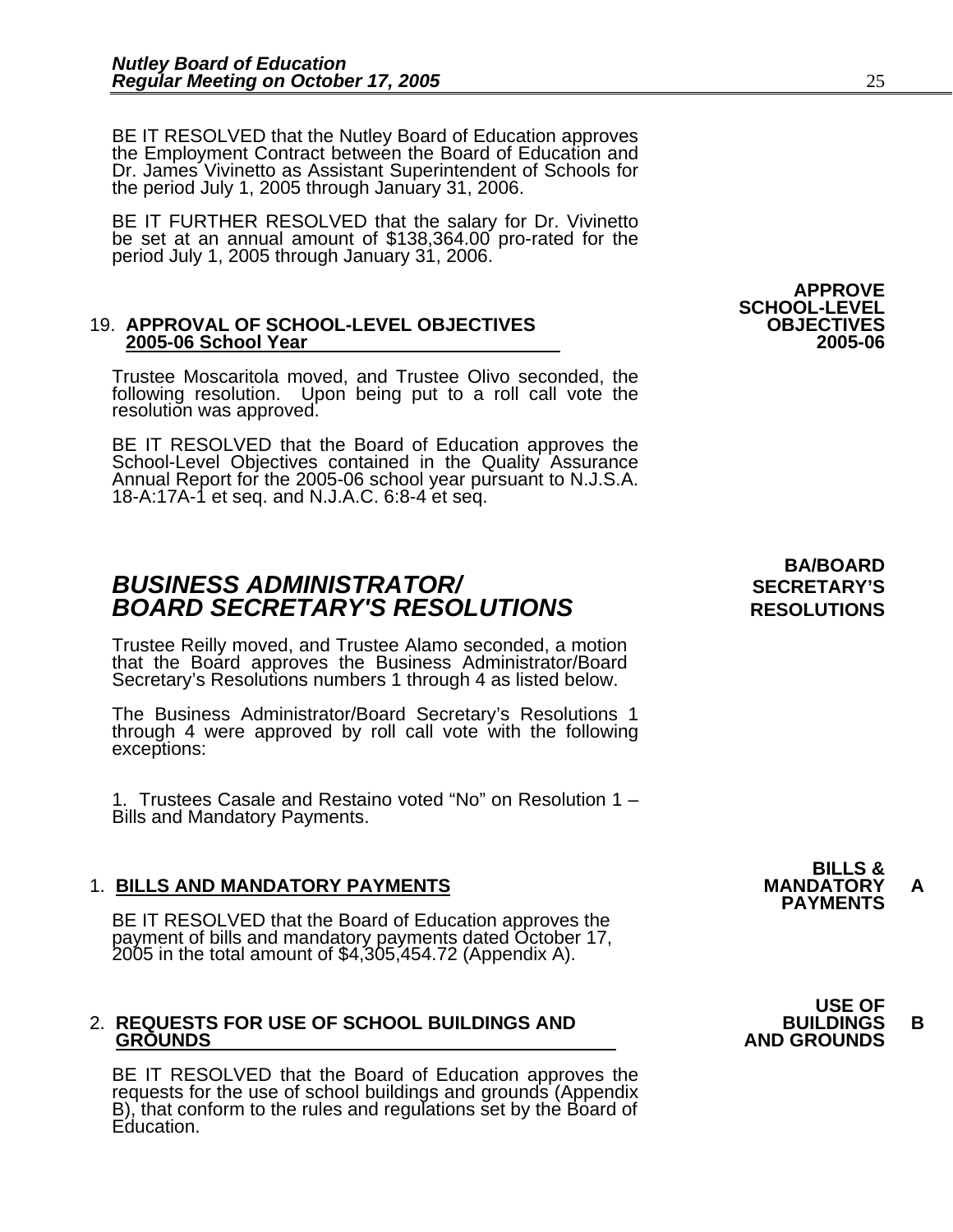### 3. **TRANSFER SCHEDULE TRANSFER C SCHEDULE**

BE IT RESOLVED that the Board of Education approves, in compliance with NJAC 6A:23-2.11(c)3ii, and NJSA 18A:22-8-1, the transfers in the 2005-06 budget dated September 30, 2005 in the amount of \$29,698.00 as appended (Appe

#### 4. AMENDING APPROVAL OF SUBMISSION OF GRANT **APPLICATION - No Child Left Behind Act (NCLB) – FY 2006**

BE IT RESOLVED that the Board of Education approves the amending of the resolution, Submission of the Application for a FY 2006 Grant under the No Child Left Behind Act (NCLB), approved at the September 26, 2005 Board Meet

| Title   Part A \$166,043 (Public-\$163,114 Nonpublic - \$2,929) |         |          |                                    |        |
|-----------------------------------------------------------------|---------|----------|------------------------------------|--------|
| Title II Part A                                                 | 101.351 |          | (Public- 99,248 Nonpublic - 2,103) |        |
| Title II Part D                                                 | 3.054   |          | (Public- 2,678 Nonpublic -         | 376)   |
| Title III                                                       | 27.271  | (Public- | 24,045 Nonpublic -                 | 3,226  |
| <b>Title IV</b>                                                 | 13,493  | (Public- | 11,830 Nonpublic -                 | 1,663) |
| Title V                                                         | 10,204  | (Public- | 8,946 Nonpublic -                  | 1,258  |

\$321,416

## 5. **NEGOTIATION OF CONTRACT – Additions and ADDITIONS & ALTERATIONS Alterations at the Franklin Middle School FMS**

Trustee Del Tufo moved, and Trustee Casale seconded, the following resolution. Upon being put to a roll call vote the resolution was approved.

WHEREAS the Nutley Public Schools opened sealed bids for additions and alterations at the Franklin Middle School on August 10, 2005 and again on October 14, 2005, and

WHEREAS in both of these instances the lowest bid substantially exceeded the cost estimates for the project,

BE IT RESOLVED that the Board authorizes its Secretary/Business Administrator, its architect and its construction manager to negotiate proposed contracts for the additions and alterations at the Franklin Middle School as allowed under N.J.S.A. 18A:18A-5c, and

BE IT FURTHER RESOLVED that the Board instructs its Secretary to notify at a minimum, each responsible bidder that Secretary to notify at a minimum, each responsible bidder that<br>submitted bids on the second occasion of its intention to negotiate, and to afford each of said bidders at a minimum, a reasonable opportunity to negotiate.

 **NEGOTIATE CONTRACT** 

**AMEND APPROVAL**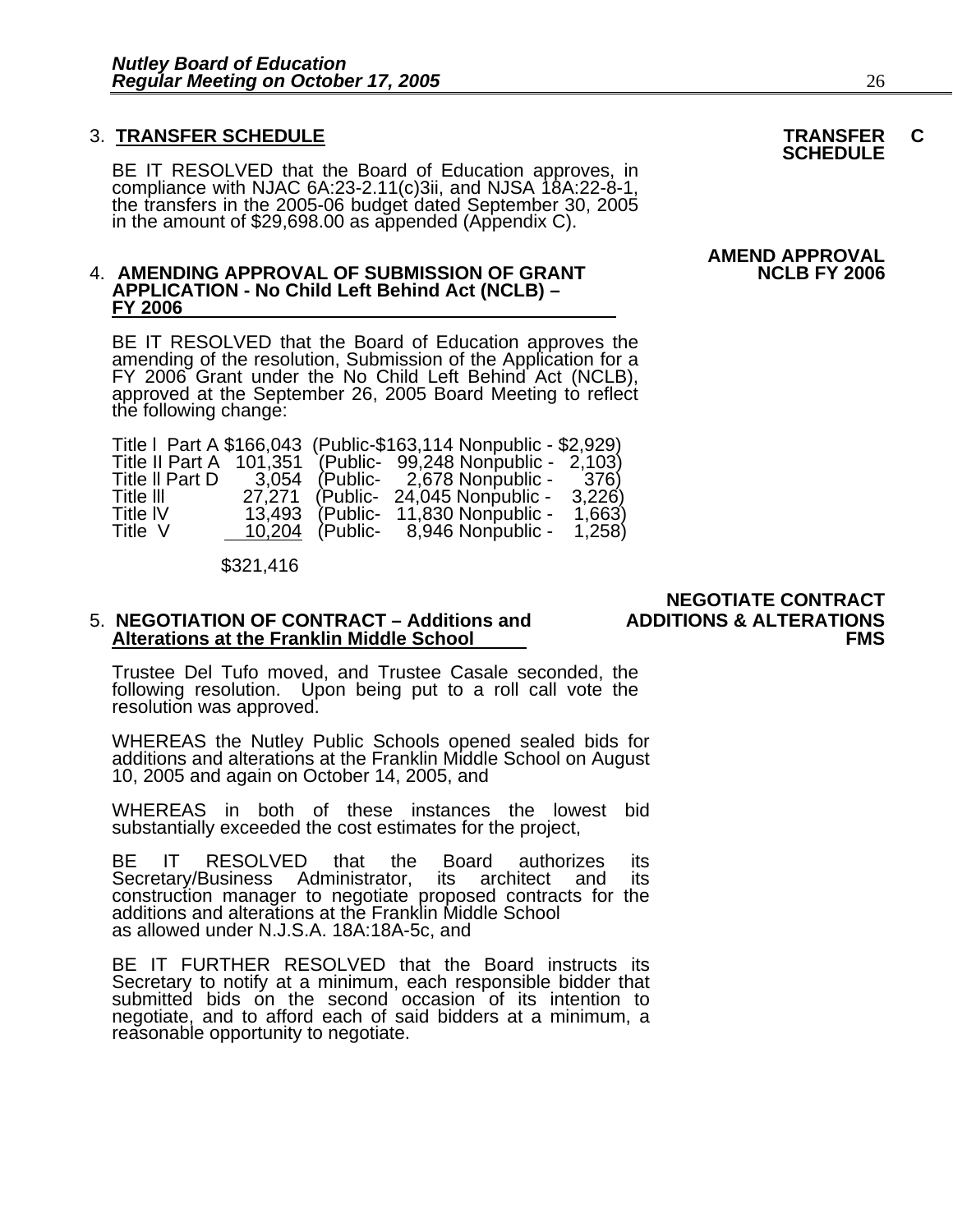### **6. TRANSFER SCHEDULE SUPPLEMENT**

Trustee Casale moved, and Trustee Olivo seconded, the following resolution. Upon being put to a roll call vote the resolution was approved.

BE IT RESOLVED that the Board of Education approves, in compliance with NJAC 6A:23-2.11(c)3ii, and NJSA 18A:22-8-1, the supplemental transfers in the 2004-05 budget dated June 30, 2005 in the amount of \$32,702 as appended (Appendix F).

Trustee Restaino left the meeting at 9:10 PM.

### **SECRETARY & D**  7. **SECRETARY & TREASURER'S REPORT TREASURER'S REPORT E**

Trustee Reilly moved, and Trustee Del Tufo seconded, the following resolution. Upon being put to a roll call vote the<br>resolution was approved.

BE IT RESOLVED that the Board of Education approves the acknowledgement and acceptance of the final reports of the Board Secretary (Appendix D) and Treasurer of School Monies (Appendix E) for the period ended June 30, 2005.

Trustee Restaino arrived at 9:15 PM.

### **HEARING OF CITIZENS CITIZENS**

At this time, President Parisi opened this meeting to members of the attending public for comments and/or concerns on any school-related matters.

Trustee Viola arrived at 9:25 PM.

Several residents expressed their opinion regarding the expense the board incurs for crossing guards.

Resident Terry Quirk, representative for the Nutley Parent Advocacy Network, presented Superintendent Zarra with a safety video for the children to watch. She also asked for an explanation regarding the filtration system at Franklin Middle School.

Resident Joan Rubino questioned the magazine subscriptions and the professional dues the Board pays for the administrators of the district.

Resident Sally Boland questioned the Board's health benefits and the benefit, if any, of changing from state health benefits to another carrier.

Resident Lorie Mundy asked about the progress of bringing the special education program to Nutley with the Children's Institute located in Verona.

### **HEARING OF**

## **TRANSFER F**<br>SCHEDULE SUPPLEMENT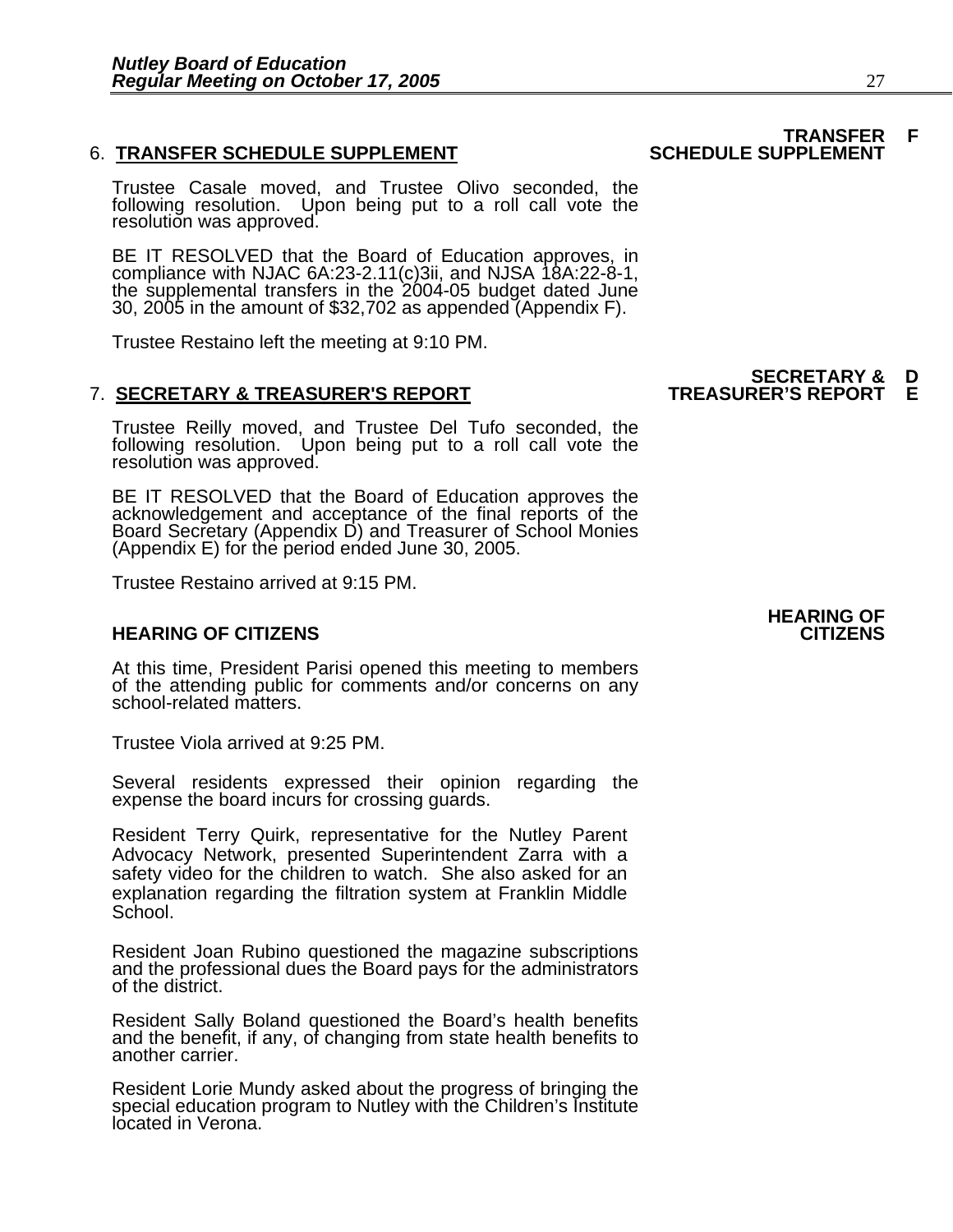Superintendent Zarra, President Parisi and several trustees responded to these questions.

Hearing no further comments, President Parisi closed this portion of the meeting.

### **OLD BUSINESS OLD BUSINESS**

Trustee Alamo spoke about the S-1701 and the constraints it has on the school budget. She stated that according to the National Education Association, New Jersey ranks fourth<br>highest among the 50 states in the percentage of school costs<br>funded through local taxes, such as the property tax. She<br>suggested that the Board take a formal stand a resolution supporting the "Special Legislative Session on Property Tax Reform".

Trustee Alamo made a motion to adopt the following resolution:

### **NBOE IN SUPPORT OF SCR-20 / ACR-99 AND ACR-218**

WHEREAS, New Jersey property taxes are among the highest in the nation; and

WHEREAS, New Jersey ranks fourth highest among the 50 states in the percentage of school costs funded through local taxes, such as the property tax; and

WHEREAS, The current system is inequitable because it is not based on an individual's ability to pay; and

WHEREAS, By overburdening homeowners and other residents, the over-use of property taxes to fund schools erodes community support for essential school programs and services; and

WHEREAS, Remedying the problems associated with high property taxes is a legislative responsibility; and

WHEREAS, The quickest and most effect way for the Legislature to address the issue is to convene in a special session that is dedicated solely to property tax reform in New<br>Jersey; and

WHEREAS, A special session of both Houses of the Legislature could devise and consider ways of implementing property tax reform; and

WHEREAS, SCR-20/ACR-99 and ACR-218 would direct the leaders of each House of the Legislature to convene a special session that would be dedicated to property tax reform; now therefore, be it